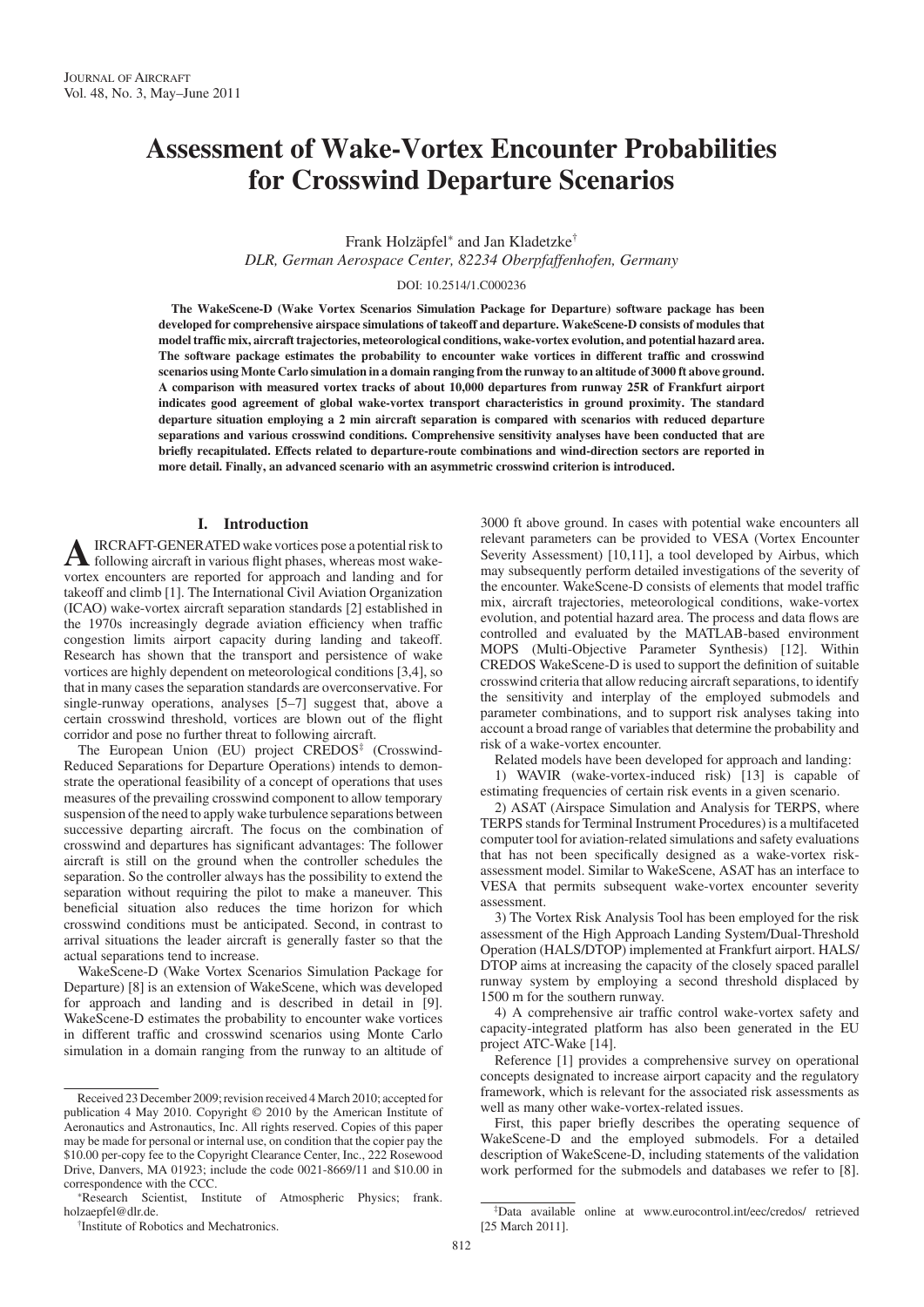Next, a reference scenario is introduced that shall represent the real current departure situation. Then the statistics achieved with reduced aircraft departure separations and different crosswind thresholds are discussed. The paper highlights a selection of the most interesting results found in the conducted comprehensive sensitivity analyses. The investigated parameters of these sensitivity analyses comprise effects related to different departure-route combinations, variations of flight-path adherence, different wake-vortex models, the development of aircraft separations during the departures, the sample size of the Monte Carlo simulations, aircraft-type combinations, aircraft takeoff weights, meteorological conditions, and airport operation times. Vortex tracks of about 10,000 departures collected during a six-month measurement campaign at Frankfurt airport are compared with WakeScene-D simulations and a comparison of the arrival and departure situation is conducted. On one hand, the sensitivity analyses help to increase the confidence in the software package and, on the other hand, they allow identifying the parameters that control encounter probabilities during takeoff and departure. In a next step the knowledge of these key parameters enables the optimization of criteria for reduced aircraft separations under favorable crosswind conditions. Partial and preliminary results of these investigations have already been reported [15]; a detailed description is available in [16].

# II. Survey on Operating Sequence and Employed Submodels

The design, operating sequence and the employed submodels of WakeScene-D are described in detail in [8] and will here be recapitulated only briefly. Via simulation control [12] the types of the heavy generator aircraft (A300-600, A310, A330-300, A340-300, B747-400 and B777-200) and medium follower aircraft (A320, ATR 42-500, B737-300, and Bombardier CRJ), the departure routes (see Fig. 1), and a number of aircraft and pilot parameters are selected. In this study only pairings of heavy leading aircraft followed by medium aircraft are considered. The traffic mix is modeled according to the statistics of Frankfurt airport in 2006 [17], where the respective aircraft-type combinations are varied randomly. The aircraft trajectory model [18] provides time, speed, position, attitude, lift and mass of generator and follower aircraft along the flight paths. Based on vertical profiles of wind speed and direction, air density, virtual potential temperature, and eddy dissipation rate and aircraft position, speed, attitude, lift, and span, the deterministic two-phase wakevortex decay model (D2P, [19,20]) simulates the development of wake-vortex trajectories, circulation, vortex core radius, and attitude of wake-vortex axes. The employed realistic one-year meteorological database has been produced for the Frankfurt terminal area with the mesoscale weather-forecast model system NOWVIV (nowcasting wake-vortex impact variables [21]). The simplified hazard area prediction model (SHAPe, [22]) computes the distance between wake vortex and follower aircraft and may discriminate between potentially critical cases and cases where safe and undisturbed flight is guaranteed. From all these data criteria like



minimal distance between wake vortex and follower aircraft, the respective vortex circulation and height are computed and statistically analyzed. Finally, data needed for further investigations with VESA (Vortex Encounter Severity Assessment) are deduced and stored. The preselection of cases of interest within WakeScene-D reduces the computing effort for VESA significantly. The results are optionally visualized in graphs of the statistics, 2-D and 3-D views or animations of the departures of subsequent aircraft.

WakeScene-D simulates departures from runway 25R at Frankfurt international airport (see Fig. 1). The selection of the configuration of the employed submodels and parameters is always a tradeoff between a realistic as possible setup in order to include all relevant effects and a more generic setup that enables transferring the results to other airports. In this investigation the aircraft employ the five different standard instrument departure (SID) routes displayed in Fig. 1 with equal probability although in praxis the southerly departure routes are only used if strong northerly winds prevent the use of runway 18. Alternatively a straight departure route is also considered. Along the standard departure routes, curved flight also has to be taken into account. Therefore, wake-vortex evolution is predicted within control gates that are released along the flight path of the wake-vortex generator aircraft in predefined time increments of 5 s. The gates' orientations are perpendicular to the aircraft true heading and perpendicular to the flight-path angle (see [8]). For the identification of potential encounters wake-vortex tracks and aircraft tracks are interpolated between the gates.

## III. Reference Scenario

The described scenario serves as a reference that shall represent the real current departure situation. The working hypothesis assumes that the encounter frequencies estimated for reduced separations under appropriate crosswind conditions shall not be higher than in the reference scenario. Note that the encounter frequencies denote the fraction of encounters within a given scenario. To obtain the absolute probability of encounters in a scenario, the encounter frequency must be multiplied by the frequency of the considered crosswind situation.

The reference scenario employs a sample size of 1,000,000 aircraft pairings. All follower aircraft obey the 120 s ICAO separation. The following parameters of the generator and the follower aircraft are randomly distributed: start point, takeoff weight, thrust mode (TOGA take off go around or FLEX take off (reduced) thrust), departure-route combination, trajectory deviation, and pilot delay parameter. We employ randomly chosen meteorological data of the NOWVIV one-year database within the operational hours of Frankfurt airport (0600–2300 hrs). Furthermore, cases with tailwinds above 5 kt are excluded. The constraints regarding operational hours and tailwind are also applied for all other investigated cases.

Figure 2 singles out the fraction of departures (70,167 cases or 7.0%) in which the follower aircraft approach the vortices closer than 50 m and the vortices still have at least a circulation of 100 m<sup>2</sup>/s. These cases potentially correspond to an encounter and should be understood as cases of interest or potential encounters. Detailed investigations with VESA are necessary to identify the risks related to such potential encounters. For convenience we call these cases simply encounters without regard to the real connected risks.

Remarkably, 66% of these "encounters" are restricted to heights below 300 ft above ground (see Fig. 2a). Within this altitude range clearance of the flight corridor by descent and advection of the vortices is restricted: stalling or rebounding vortices may not clear the flight path vertically and weak crosswinds may be compensated by vortex-induced lateral transport [20]. This culmination of vortex encounters at low altitudes indicates that the sought crosswind criterion could be limited to this height range, which would substantially facilitate the implementation of an operational system.

Further, minor peaks at 1300 and 1800 ft occur in Fig. 2a. These minor peaks can be attributed to flight-path changes that increase the encounter risk compared with approximately parallel flight of the leader and follower aircraft. Figure 3 exemplifies a typical situation: Fig. 1 Runways, SID routes, and lidar measurement plane. At about 1500 ft the leading aircraft reduces thrust and thus the climb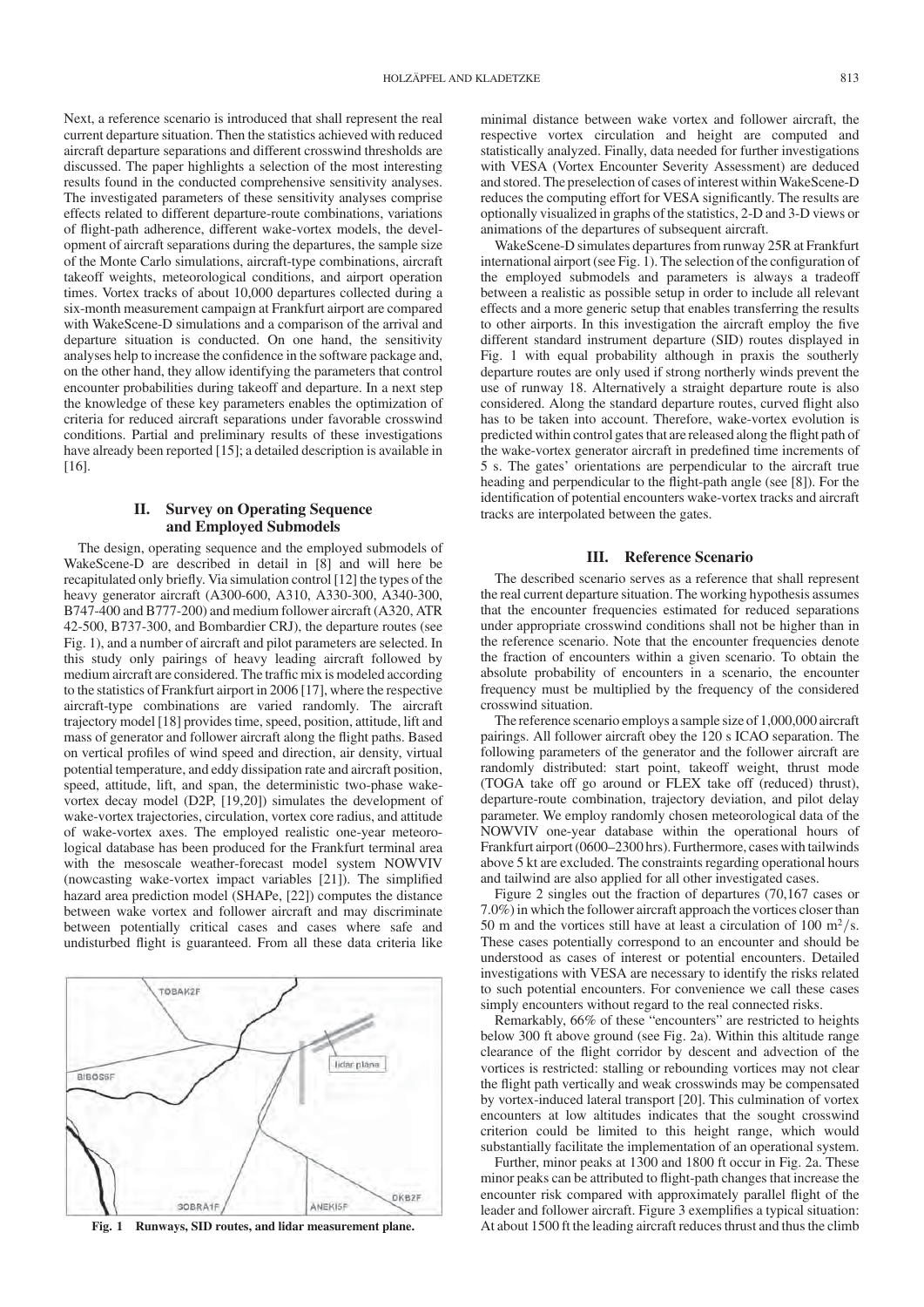

Fig. 2 Statistics of cases of interest in the reference scenario: a) aircraft altitude, b) distance between follower aircraft and wake vortex, c) vortex age, d) vortex circulation, e) vortex pair separation, and f) encounter frequencies dependent on distance to the vortex and circulation.

rate; at the same time it initiates a turn toward a southerly direction. The combination of this flight-path diversion with a strong headwind component that counteracts the vortex descent and a southerly wind direction leads to the displayed encounter at 1250 ft. The second cluster of encounters at 1800 ft is related to the resumption of climb when the aircraft reach the final climb speed. A number of other combinations of flight-path diversions and adverse wind directions have been identified, both for identical and different departure routes of the leader and follower aircraft.

Figure 2b reveals that within the 50 m distance the encounter frequency depends only weakly on the separation between aircraft and wake vortices. Figure 2c and 2d indicate a considerable range of vortex ages between 80 and 150 s corresponding to vortex strengths between 100 and 430 m<sup>2</sup>/s. The irregular circulation distribution in Fig. 2d is mostly related to differing vortex decay characteristics of the different generator aircraft types in combination with different

decay rates in ground proximity and aloft. Figure 2e illustrates that in 19% of the encounters the vortices still approximately retain their initial vortex spacings ranging from 34.5 to 50.6 m for the selected vortex generator aircraft types. The cluster of vortex separations beyond 100 m represents the range typically occurring after vortex rebound in ground proximity.

Figure 2f displays encounter frequencies dependent on the minimum distance between the follower aircraft and the vortex during the whole departure and the respective circulation,  $\Gamma$ . The frequency of encounters with  $\Gamma > 100 \text{ m}^2/\text{s}$  reduces from 7.0% for vortex distances below 50 m to 0.20% for distances below 2 m. For circulations stronger than 350 m<sup>2</sup>/s the encounter frequencies are 0.10% for vortex distances below 50 m and reduce to 0.0037% (37 cases of 1,000,000 departures) for distances below 2 m.

The considered range of distances to the vortex and circulation strengths was chosen such that, on one hand, no cases of interest are



Fig. 3 Perspective view of trajectories of wake-generating aircraft (blue) and follower aircraft (magenta) together with wake-vortex positions (starboard vortex green, port vortex red). Projections of aircraft and vortex positions on vertical and horizontal planes are added for convenience.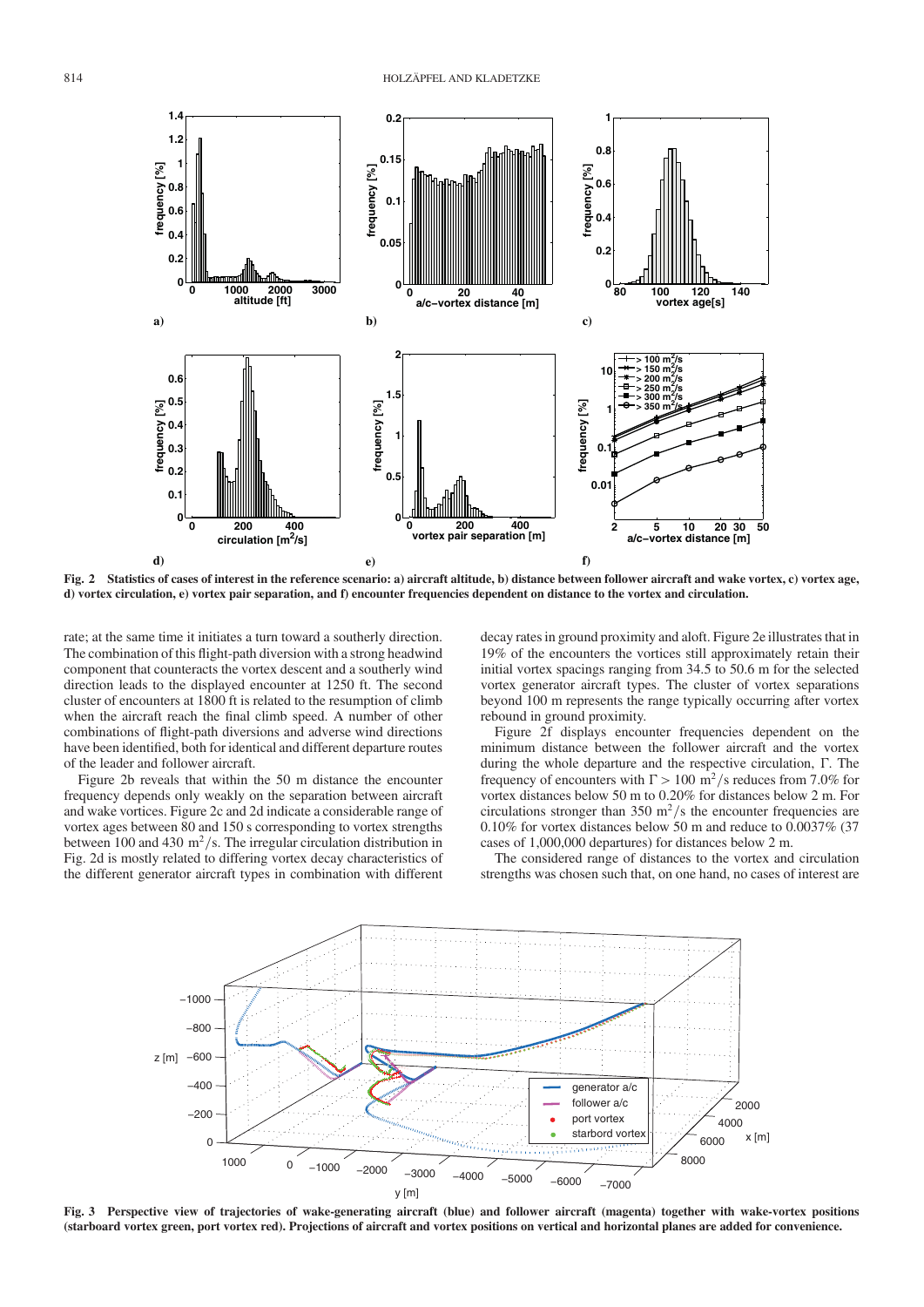missed and, on the other hand, the rarest strong encounters are captured. Note that the weakest potential encounters ( $\Gamma > 100 \text{ m}^2/\text{s}$ , aircraft ( $a/c$ )–vortex distance  $<$  50 m) in many cases may not lead to any perceptible interference. On the other hand, close encounters on the order of 2 to 5 m are almost not feasible, because they are impeded by wake-vortex-induced aircraft reactions. In this approach factors like encounter angles, flight attitude and altitude of the follower aircraft are neglected. Therefore, only VESA (which fully considers the encounter situation, including the interaction of aircraft and wake vortex) may really evaluate the related risks. Because VESA investigations are out of the scope of this paper, the metrics of Fig. 2f are used to relatively compare the risks of the different scenarios. A target scenario is considered safe when all these joint frequencies are below the reference scenario.

# IV. Crosswind Dependency

Statistics of encounter frequencies and encounter conditions have been produced for 60 and 90 s departure separations and crosswind thresholds from 0 to 10 kt in 2 kt increments, respectively. All other parameters correspond to the reference scenario. The crosswind criterion is met when the crosswind at 10 m height above ground exceeds a predefined threshold. This crosswind criterion has been selected for the following reasons:

1) Ten meters is the standard height for surface wind measurements and thus constitutes the operationally simplest approach for crosswind dependent reduced separations.

2) Most encounters are restricted to heights below 300 ft above ground.

3) An investigation of wind conditions at Frankfurt airport [23] reports a 95%-correlation of the crosswind at 100 m height with the 10 m wind measurement.

Three independent analyses of field measurement data of wake vortices generated by departing aircraft in an altitude range from 0 to 400 m at Frankfurt airport have been performed within the CREDOS project to determine crosswind thresholds that ensure that the wake vortices have left a safety corridor at certain aircraft separation times [23–25]. Although the three analyses employ different assumptions on the safety corridor definition and size, the employed confidence

levels, and the crosswind measurement sources and definitions, they consistently yield crosswind thresholds on the order of  $4 \text{ m/s}$  to make sure that the wake vortices have escaped a safety corridor at a vortex age of 60 s with a high probability based on good quality wind measurements. Note that such studies do not allow quantifying the related risks and setting the risks into relation to the current ICAO operations.

The corresponding WakeScene-D results for aircraft separations of 60 s and crosswinds above 8 kt  $(4.1 \text{ m/s})$  are displayed in Fig. 4. The overall frequency of encounters of  $3.1\%$  (31,239 cases) is clearly below the corresponding frequency of 7.0% of the reference scenario. Figure 4 shows in agreement with the experimental results that the strong crosswind in ground proximity is outmost effective. The remaining 56 encounters below 300 ft can be almost neglected compared with the corresponding 45,962 encounters in the reference scenario. Now the peak at 1800 ft related to flight-path diversions clearly dominates the scenario.

The encounter synopsis in Fig. 4f indicates that despite of the reduction of the overall encounter frequencies the encounters with circulations stronger than 350 m<sup>2</sup>/s are still two to four times more frequent than in the reference scenario in Fig. 2f. This can be explained by the halved time for vortex decay. Two facts may potentially reduce the hazard of the current encounters compared with the reference scenario. The encounters occur at sufficiently high altitudes to provide ample time for pilots to recover. The encounter angles are increased, which could potentially reduce adverse effects for the follower aircraft.

Figure 5 and 6 depict the so-called encounter angles  $\gamma$  and  $\psi$ , which denote the inclination angle and the azimuth angle between vortex axis and flight path of the follower aircraft, respectively. Negative inclination angles  $\gamma$  denote situations where the aircraft approach the vortex from below. Negative azimuth angles  $\psi$  refer to encounters from the left, i.e., the aircraft hit in general the port vortex.

Figure 5 shows the encounter angles with color-coded circulation values for the reference scenario. The predominantly negative inclination angles  $\gamma$  below 300 ft correspond to cases where the aircraft approach the wake vortices from below after the vortex rebound. Because of the ground-induced decay the corresponding circulation values are relatively low.



Fig. 4 Statistics of cases of interest for aircraft separations of 60 s and a crosswind threshold of 8 kt.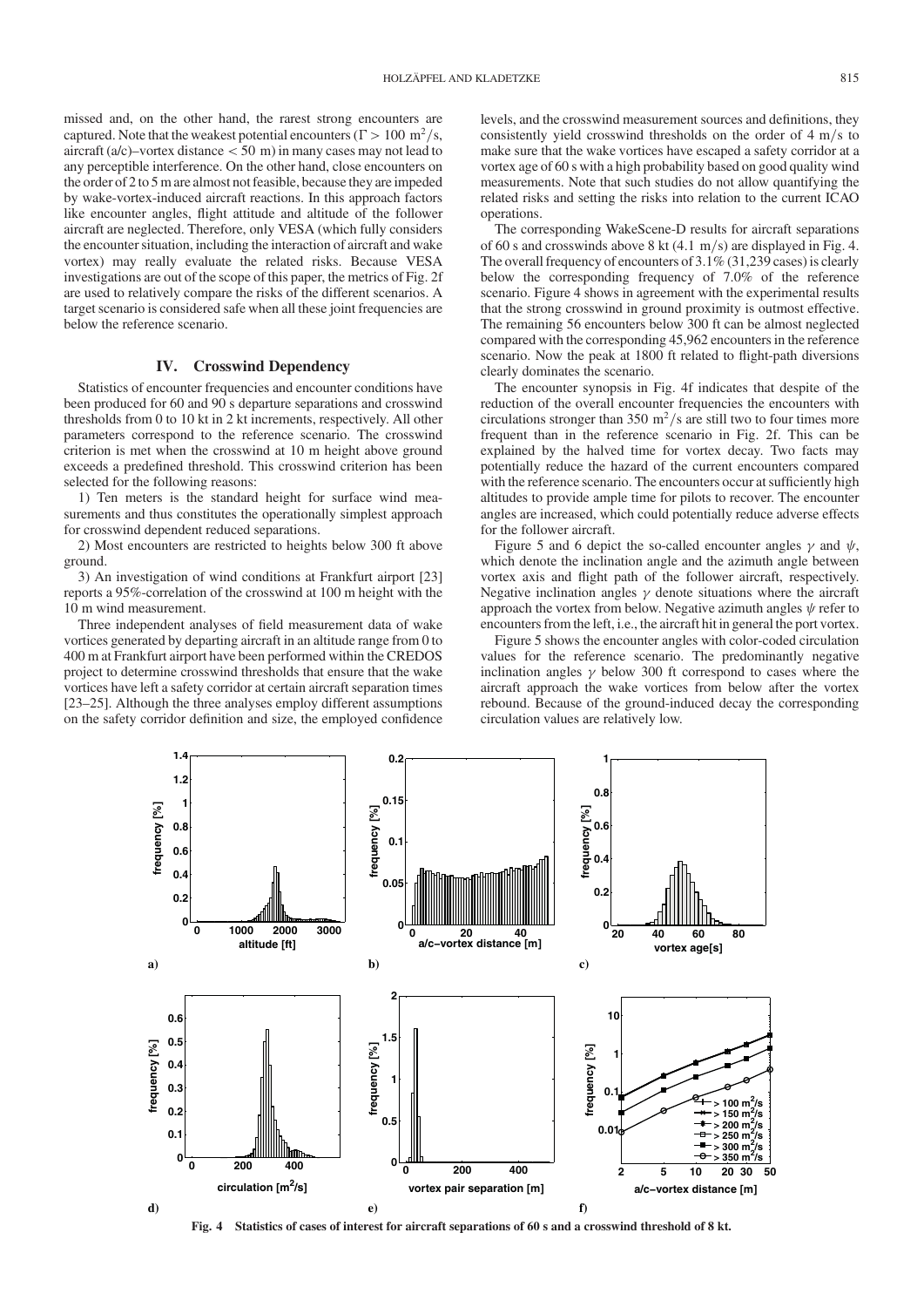

Fig. 5 Encounter angles  $\gamma$  (inclination angle) and  $\psi$  (azimuth angle) dependent on altitude with color-coded circulation for the reference scenario.



Fig. 6 Encounter angles dependent on altitude with color-coded circulation for 60 s aircraft separations with crosswinds above 8 kt.

Aloft the inclination angles, on average, are slightly negative. This can be explained to some extent by the steeper climb rates of the follower aircraft and to some extent by reduced descent rates of aged wake vortices. At about 1500 ft the aircraft reduce the climb rate in order to accelerate. Below that altitude range the aircraft with higher climb rates encounter less inclined vortices ( $\gamma$  < 0, see Fig. 3). Inversely, positive inclination angles (encounter from above) occur in the altitude range where the follower aircraft with lower climb rates encounter wake vortices that were generated by aircraft that have already resumed climb when they have reached the final climb speed.

The azimuth angles  $\psi$  are, on average, negative. This can probably be attributed to the more frequent southwesterly winds. Crosswinds directed from port to starboard are tilting the vortices in the azimuthal direction, because the longer residence times of older vortex segments lead to larger transport distances. The turns around 1500 and 2000 ft (see Fig. 1) lead to increased encounter azimuth angles with positive and negative signs, depending on the departure-route combinations and the wind direction (see Fig. 3).

Figure 6 shows the encounter angles for 60 s aircraft separations with crosswinds above 8 kt. Now encounters at low altitudes have almost completely disappeared. Most of the remaining encounters are occurring above 1000 ft and can be explained by the flight-path changes discussed above. A remarkable concentration of encounters with strong vortices between 1000 and 1700 ft occurs with inclination angles centered on zero and azimuthal angles around 30 deg. These strong encounters mainly occur if the leading aircraft follows a southerly departure route. In these cases the leading aircraft have already initiated a turn without reducing the climb rate and southwesterly winds compensate vortex-induced descent.

Table 1 provides a synopsis of the encounter frequencies for the investigated crosswind and departure separation scenarios. The total encounter frequency (distance between aircraft and vortex is smaller than 50 m and the circulation is larger than 100  $\text{m}^2/\text{s}$ ) of the reference scenario of 7% is almost doubled when the aircraft separation is reduced by 30 s and it is almost tripled when the aircraft separation is halved from 120 to 60 s. For crosswinds stronger than 4 kt (6 kt), the total encounter frequency of the 90 s (60 s) aircraft separations is reduced again to almost 50% of the reference scenario. Further increased crosswinds only marginally reduce the encounter frequencies. This can be explained by the fact that less than 3%  $(1.5\%)$  of the encounters occur below 300 ft for crosswinds stronger than 6 kt (4 kt) and aircraft separations of 60 s (90 s). Stronger crosswinds at 10 m above ground are not effective in reducing the encounter frequencies at altitudes above 300 ft.

Encounter frequencies at 90 s (60 s) aircraft separation below 300 ft already fall below the frequencies of the reference scenario for crosswinds above 2 kt (4 kt). At 4 kt (6 kt) crosswinds and 90 s (60 s), aircraft separations encounter frequencies are reduced to only about 1.2% (2.2%) of the reference scenario. Another strong reduction to three (56) encounters below 300 ft is obtained with crosswinds above 6 kt (8 kt) at the 90 s (60 s) aircraft separations. Further reductions due to increased crosswinds are negligible.

For worst-case encounters (vortex distance smaller than 2 m and circulation larger than 350 m<sup>2</sup>/s) the frequency is increased by a factor of 6 (30) when the aircraft separation is reduced from 120 to 90 s (60 s). Encounter frequencies below the reference scenario at 90 s (60 s) aircraft separations are only achieved with crosswinds stronger than 8 kt (10 kt).

In conclusion, crosswinds are already very effective at reducing encounter frequencies close to the ground for crosswinds stronger than 4 kt (6 kt) at 90 s (60 s) aircraft separations. As a consequence, the encounters at higher altitudes become more prominent. Because of the reduced time for vortex decay worst-case encounter frequencies aloft are not reduced very effectively by increasing crosswinds.

Figure 7 shows the frequencies of the crosswinds in the meteorological database in 0.5 kt increments (all crosswinds [CWs]) and the respective encounter frequencies versus crosswind speed for aircraft separations of 60, 90, and 120 s. The left plot displays absolute frequencies, and the relative frequencies shown on the right are normalized to 100%.

Figure 7 indicates that the highest encounter frequencies are not observed for zero crosswinds. For the scenarios with 120 and 90 s departure separations, they occur instead around crosswinds of  $\pm 1$  to  $\pm$ 1.5 kt. If the aircraft separation is reduced to 60 s the most critical crosswinds amount to  $\pm 2.5$  kt. This is due to the fact that weak crosswinds may compensate the vortex-induced lateral propagation speed of wake vortices generated in ground proximity such that the luff vortex is hovering above the runway [20]. For the 60 s separation the critical crosswind magnitude is higher, because the crosswind has less time to transport the vortices out of the flight corridor.

Table 1 Synopsis of encounter frequencies for different aircraft separations and crosswind scenarios

|                                                                                                          | Scenario                                                      |                      |                      |                                  |                       |                                     |                           |                         |                            |                                     |                         |                      |                            |
|----------------------------------------------------------------------------------------------------------|---------------------------------------------------------------|----------------------|----------------------|----------------------------------|-----------------------|-------------------------------------|---------------------------|-------------------------|----------------------------|-------------------------------------|-------------------------|----------------------|----------------------------|
|                                                                                                          | All CWs                                                       | All CWs              |                      | $CW > 2$ kt                      |                       | $CW > 4$ kt                         |                           | $CW > 6$ kt             |                            | $CW > 8$ kt                         |                         | $CW > 10$ kt         |                            |
|                                                                                                          | 120 s                                                         | 90 s                 | 60 s                 | 90 s                             | 60 s                  | 90 s                                | 60s                       | 90 s                    | 60s                        | 90 s                                | 60 s                    | 90 s                 | 60 s                       |
| Total encounter frequency, %<br>Encounter frequency below 300 ft, %<br>Worst-case encounter frequency, % | 7.0 <sup>a</sup><br>4.6 <sup>a</sup><br>$0.0037$ <sup>a</sup> | 12.8<br>9.4<br>0.023 | 19.9<br>15.8<br>0.11 | 7.5<br>2.9 <sup>b</sup><br>0.011 | 17.7<br>13.1<br>0.056 | 3.7 <sup>b</sup><br>0.057<br>0.0073 | 8.3<br>$3.5^{b}$<br>0.020 | 2.6<br>0.0003<br>0.0041 | $3.8^{b}$<br>0.10<br>0.010 | 22<br>0.0002<br>0.0026 <sup>b</sup> | 3.1<br>0.0056<br>0.0086 | 1.9<br>0.0<br>0.0017 | 0.0044<br>$0.0025^{\rm t}$ |

a Reference scenario.

b Encounter frequencies below the reference scenario.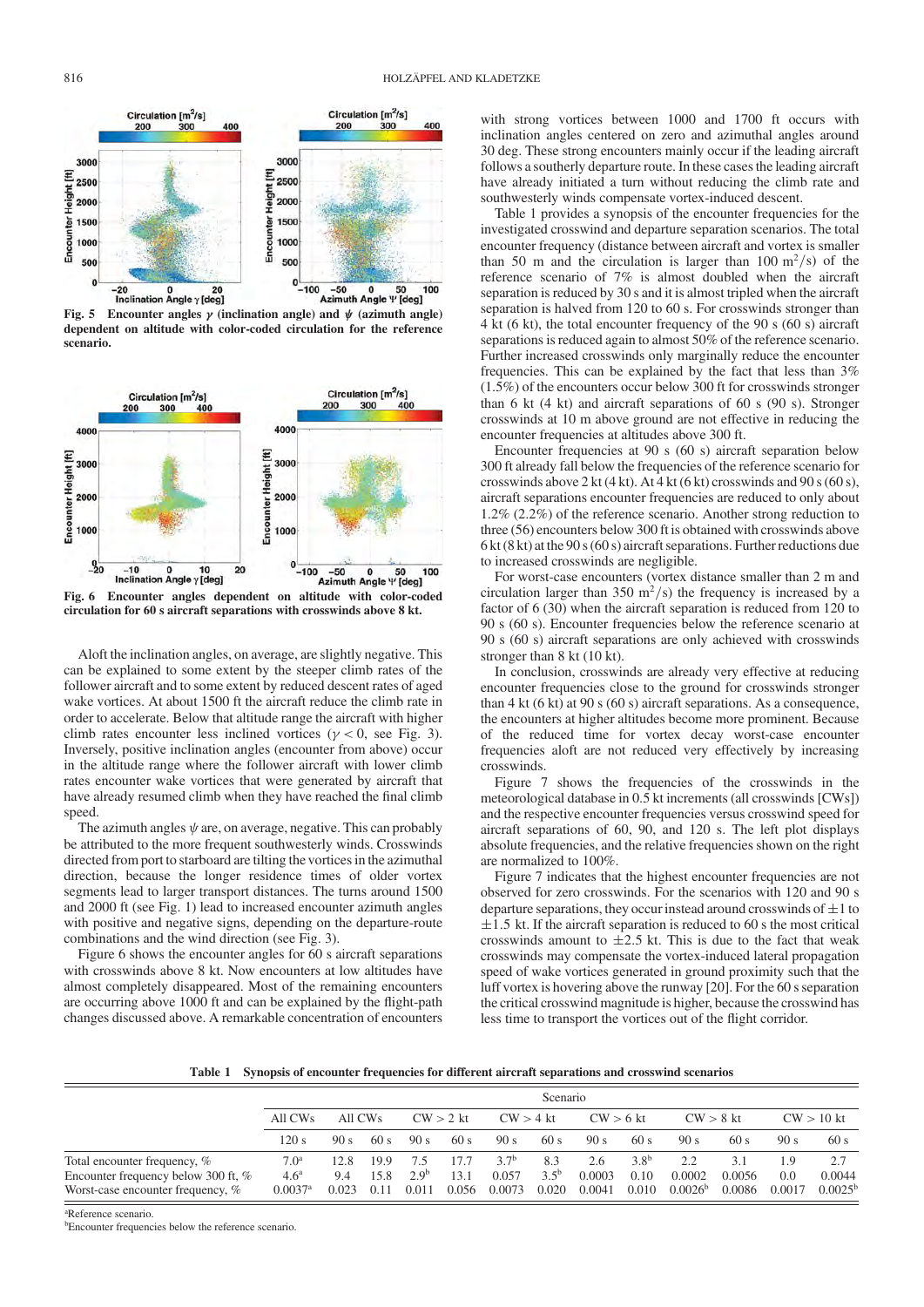

Fig. 7 Crosswind distribution in 0.5 kt increments and respective absolute encounter frequencies for different aircraft separations (left) and relative encounter frequencies (right). Winds blowing from the port side are positive.

Figure 7 right indicates that for the 120 s separation crosswinds above 2.5 kt do not significantly reduce the relative encounter frequencies. For the 90 s separation this is the case above about 4 kt and for the 60 s separation the corresponding threshold is at about 6 kt. Beyond these thresholds the encounters at high altitudes related to flight-path diversions constitute the dominant risks.

Somewhat surprisingly, the histograms are not symmetric. Note that at  $-5$  to  $-5.5$  kt the relative encounter frequency for 60 s separations is already lower than the encounter frequency for 5 to 5.5 kt for the 120 s reference scenario. Several reasons for the asymmetry can be identified:

1) The realistic meteorological database contains distributions of wind speed and direction, which are not only the result of predominant synoptic patterns, but are also influenced by the orography in the vicinity of the airport, in particular the Taunus mountain ridge.

2) The winds aloft generally deviate from the winds at 10 m altitude.

3) The departure routes are not symmetric with respect to the runway.

4) The most important and fundamental effect, however, is related to the turning of the wind direction to the right with increasing height (Ekman spiral). This effect is described in more detail in Sec. VI.B.

#### V. Comparison with Field Measurement Data

The validation activities for the individual submodels and databases of WakeScene-D and an estimation of the related uncertainties are described in [8]. Here, we perform a global comparison of wake-vortex transport characteristics achieved with long-term measurements and WakeScene-D simulations. Note that this comparison assumes that the employed data sample is sufficiently large to provide converged wake-vortex transport statistics in a climatological sense. During the six months CREDOS measurement campaign EDDF-2, vortex tracks of about 10,000 departures from runway 25R of Frankfurt airport were collected with the WindTracer

lidar [25]. The lidar measurement plane was situated 2961 m from the threshold of runway 25R (see Fig. 1) where 99% of the vortices were measured at heights below 135 m. Wake vortices that might have been advected from runway 25L to 25R are not part of the data set.

To mimic the lidar measurements with WakeScene-D we have simulated 10,000 departures with randomly chosen aircraft types and meteorological data.Wake-vortex predictions are interpolated within the lidar measurement plane. The lidar scan pattern leads to vortex observations roughly each 8 s. To provide similar visual impressions of the scatter plots the WakeScene-D wake-vortex data are also plotted each 8 s where the instant for the first data point is varied randomly.

Figure 8 shows scatter plots of lateral positions of the port vortex against time based on the lidar measurements and WakeScene-D simulations. Additionally, the medians and distributions for one to three standard deviations are plotted. The comparison of the measurements (left) to the simulated lidar data (center) indicates that the domain covered by the lidar constitutes a subdomain of the real wake-vortex transport distances. Zooming the WakeScene-D simulation data on the area covered by the lidar (right) reveals an excellent agreement between measured and simulated lateral vortex transport characteristics. The main differences are related to shorter lidar observation times caused by a loss of the coherent vortex structure during the decay. This good agreement indicates that WakeScene-D supports investigating realistic wake-vortex behavior in domains and height ranges that are far out of reach of measurements. Because the modelling of wake-vortex transport in ground proximity is quite complex it could be assumed that the agreement with observations would be even better at higher altitudes.

#### VI. Sensitivity Studies

Comprehensive sensitivity analyses regarding the impact of various submodels and parameter selections have been performed. First, a selection of the most interesting results is discussed. Then a



Fig. 8 Scatter plots and statistical distributions of lateral positions of the port vortices against time for 10,000 departures. Field measurement data (left) and WakeScene-D predictions within different domains (center and right).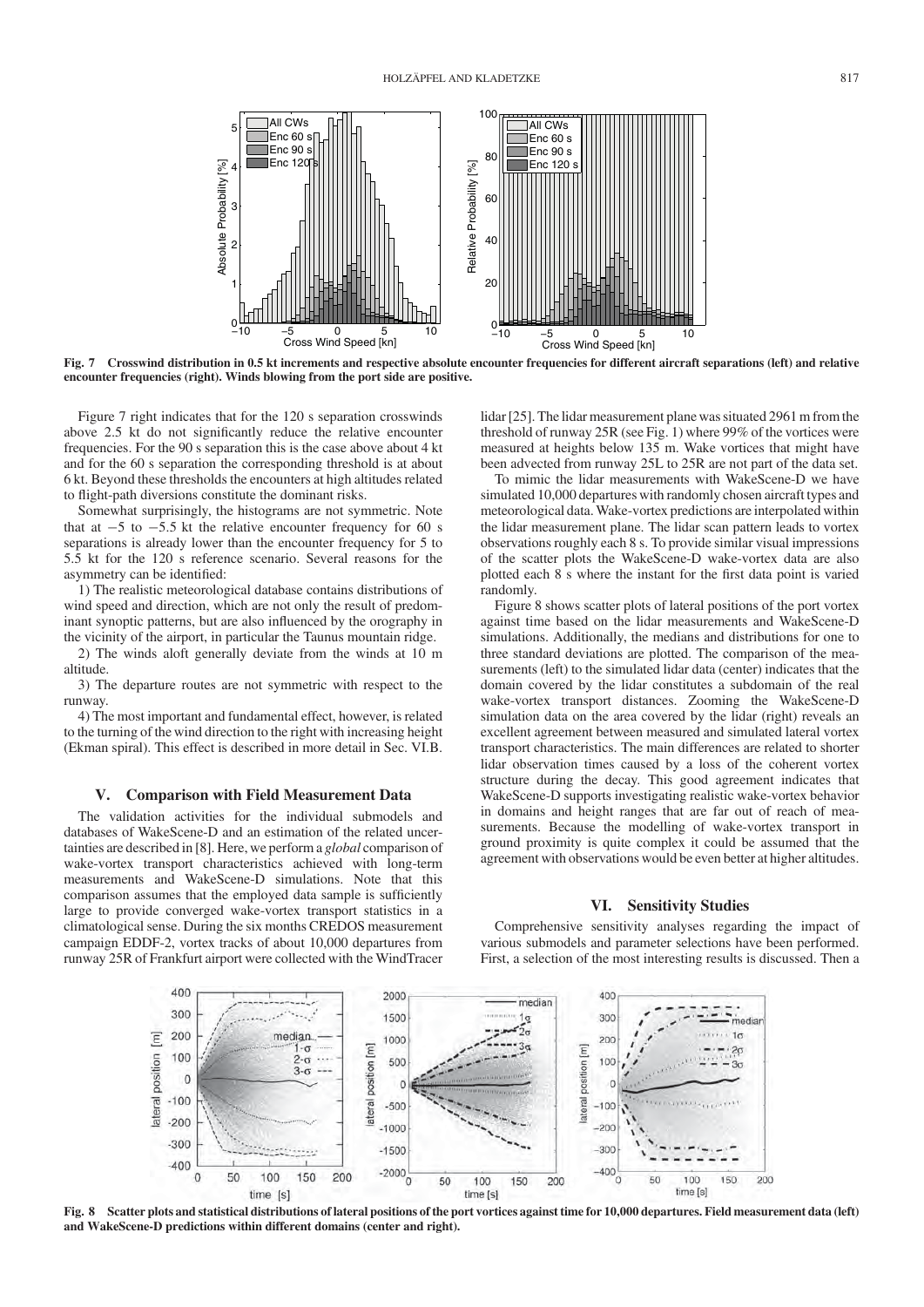survey on the key results of the remaining sensitivity studies is provided. A detailed description of all the studies is available in [16].

## A. Departure Routes

To investigate effects of different departure-route combinations (see Fig. 1) the SIDs BIBOS6F and TOBAK2F are combined and termed northern routes (N). The combination of the southerly routes ANEKI5F, DKB2F, and SOBRA1F is termed (S). In contrast to the actual use of the SIDs at Frankfurt airport here every SID is used with equal probabilities and the departure-route combinations are varied randomly. The SID route combinations NN, NS, SN, and SS (where the first letter designates the wake generator's route and the second letter is the follower aircraft's route) are filtered from the calculated scenarios. The respective sample sizes amount to 160,000, 240,000, 240,000, and 360,000 pairings of departing aircraft. Although sample sizes of 160,000 scenarios do not guarantee completely converged results, the observed trends should be sufficiently robust. As a reference, a hypothetical straight departure route is also considered.

For the encounter statistics with crosswinds above 8 kt displayed in Fig. 9 the differences between the SID combinations are quite prominent, because the encounters in ground proximity (which are independent of SID combinations) are already quite rare (see Fig. 4) and many encounters aloft are related to flight-path diversions. All encounter frequencies of the NS departure-route combination are smaller than in the reference scenario. For the SN SID combination the encounter frequencies are consistently higher. This can be attributed to the more frequent southwesterly winds, which transport the vortices from the south to the north routes. As a consequence for the SN SID combination only the close encounters are less frequent than in the reference scenario.

Note that the SS SID combinations feature significantly higher encounter frequencies than the other SID combinations. This again can be explained by the predominant southwesterly winds, which are headwinds with respect to the aircraft and which compensate the vortex-induced descent speed. The effect may be exacerbated by the resumption of climb when the aircraft reach the final climb speed at about 1800 ft. The NN SID combination that is used by default at Frankfurt airport features consistently lower encounter frequencies compared with the reference scenario with the sole exception of the frequency of  $\Gamma > 350 \text{ m}^2/\text{s}$  and a/c–vortex distance of less than 2 m.

The straight departure route resembles mostly the one of the NN SID combination but the encounter frequencies are even slightly lower for the straight departures and consistently lower than the encounter frequencies of the reference scenario. Obviously, changes of the flight direction contribute significantly to the encounter frequencies out of ground proximity.

As a result for a generic airport the SID combination study indicates that reduced departure separations could be supported by crosswinds above 8 kt for a straight departure route. For diverging departure-route combinations the procedure could be refined by using only SID combinations where the leading aircraft is flying on the downwind SID.

## B. Wind Directions

This section considers effects of wind directions on the encounter frequencies. Four different wind-direction sectors are distinguished: headwind, tailwind, crosswind from port side, and crosswind from starboard side. Here, the wind directions are defined with respect to the runway direction. So headwinds are blowing from  $315^{\circ}$  < RWA < 45°, where RWA denotes the relative wind angle with respect to the runway direction. Winds from the starboard side correspond to the wind-direction range  $45^{\circ} < RWA < 135^{\circ}$ .

Table 2 lists the encounter frequencies dependent on the four different wind-direction sectors for the reference scenario. Headwind situations lead to the highest encounter probabilities, because headwind transport of the wake vortices may compensate wakevortex descent or even lead to rising wake vortices with respect to the generator aircraft trajectory. This effect increases encounter frequencies, because the medium-weight-class followers usually take off earlier than the leader and climb steeper than the leading aircraft and therefore usually fly above the wake vortices. In contrast, the encounter frequencies for tailwind situations are much lower (more than a factor of 5), because tailwinds support wake-vortex descent.



Fig. 9 Encounter frequency statistics of four different departure-route combinations and a straight departure route for aircraft separations of 60 s and crosswinds above 8 kt.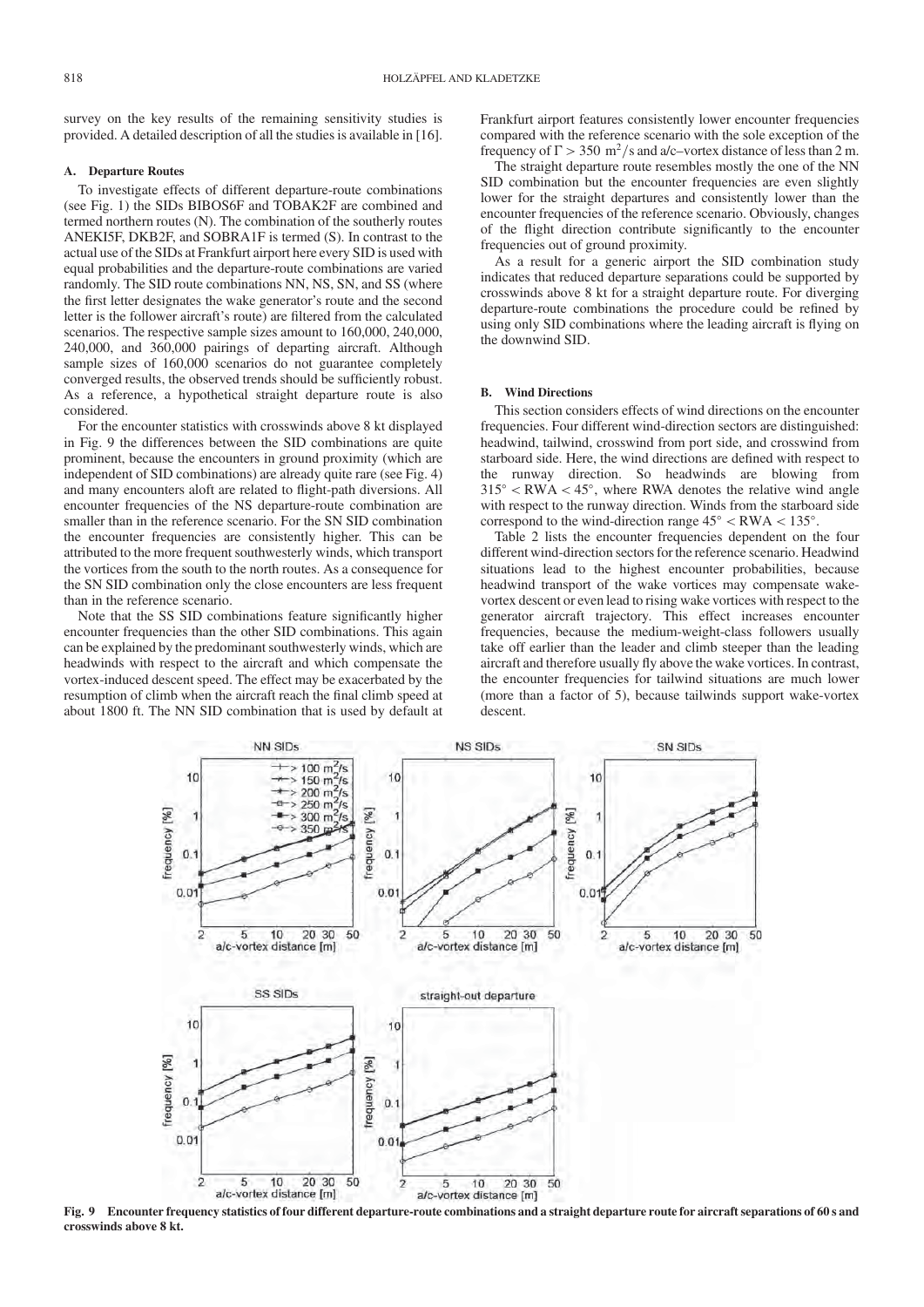|                         | SID combined wind direction |              |                               |          |                |  |  |  |  |
|-------------------------|-----------------------------|--------------|-------------------------------|----------|----------------|--|--|--|--|
|                         | All                         | $NN(16.0\%)$ | $NS (24.0 \%)$ $SN (24.0 \%)$ |          | SS $(36.0\% )$ |  |  |  |  |
| CW port $(20.9\%)$      | 5.2%                        | $4.6\%$      | $4.3\%$                       | 5.3%     | 6.1%           |  |  |  |  |
| CW starboard $(18.9\%)$ | $1.7\%$                     | 1.6%         | $1.6\%$                       | $1.5\%$  | 1.9%           |  |  |  |  |
| Tailwind $(22.4\% )$    | 2.5%                        | 2.3%         | $2.1\%$                       | $2.4\%$  | 2.9%           |  |  |  |  |
| Headwind $(37.8\%)$     | 13.3%                       | $13.4\%$     | $13.3\%$                      | $13.0\%$ | $13.4\%$       |  |  |  |  |

Table 2 Encounter frequencies dependent on four different 90° wind-direction sectors<sup>a</sup> for the reference scenario

<sup>a</sup>The wind sector icons assume a flight direction from right to left.

However, the smallest encounter frequencies are observed for crosswinds from the starboard side. Here, the crosswinds close to the ground reduce encounter frequencies. With increasing height the wind direction turns, on average, to the right. Consequentially, a tailwind component is added to the crosswind, which supports vortex descent and thus reduces encounter frequencies aloft.

The turning of the wind direction with altitude is related to the concept of the Ekman spiral depicted in Fig. 10: Above the atmospheric boundary layer with a thickness on the order of 1 km the wind direction is mainly controlled by the equilibrium of the driving pressure gradient force and the Coriolis force. The resulting wind is called geostrophic wind. In the atmospheric boundary layer the friction force causes a deviation of the wind direction to the left (on the northern hemisphere).

Because of the same mechanism crosswinds from port side receive a headwind component with increasing height. As a consequence, the port crosswind situation leads to three times more encounters than the starboard-side crosswinds. Additionally, crosswinds from the port side also support encounters for departures of the leading aircraft on the southerly departure routes. There is also some weak trend that the strongest circulation values occur for the headwind encounters (not shown).

Table 3 lists the wind-direction effects for 60 s aircraft separations and crosswinds above 6 kt. Because cases with tailwinds above 5 kt are excluded from operations, the wind sector for tailwinds has no contributions. The encounter frequencies for headwinds and for crosswinds from the port side are now almost identical. Considerable differences occur between the different departure-route combinations. Small encounter frequencies are observed for headwinds and crosswinds from the port side (southerly winds) for leading aircraft on the northern departure routes and, conversely, for crosswinds from the starboard (northerly winds) side for leading aircraft on the southern departure routes. Hence, encounters can be avoided if the crosswind after the turn transports the vortices away from the former flight track, i.e., southerly crosswinds are favorable for turns to the north.

The smallest encounter frequencies occur for crosswinds from the starboard side combined with the SN SID combination. Here, two favorable effects are combined: the turning of the crosswind to a



Fig. 10 Schematic sketch of Ekman spiral.

tailwind at increasing altitudes and the fact that the vortex generating aircraft uses the downwind departure route. Crosswinds above 8 kt show similar characteristics with further reduced encounter frequencies.

## C. Key Results of Remaining Studies

#### 1. Sample Size

It must be guaranteed that the sample size of the Monte Carlo simulations is sufficiently large to also provide converged simulation results for rare events. For this purpose, statistics of encounter frequencies derived from sample sizes of  $10^4$ ,  $5 \times 10^4$ ,  $10^5$ ,  $2 \times 10^5$ ,  $5 \times 10^5$ , and 10<sup>6</sup> departures of aircraft pairings have been analyzed for different scenarios. It was found that a reasonable representation of the frequencies of the most critical and rare encounters requires sample sizes of 500,000 departures of aircraft pairings. Therefore, the one-million-sample size used for the current investigations guarantees well-converged statistics.

#### 2. Operation Times

By default, the meteorological data of the NOWVIV one-year database is employed only within the operational hours of Frankfurt airport (06:00–23:00). A comparison with 24 h operations indicates a minor increase of encounter frequencies for nocturnal meteorological conditions. This can potentially be explained by the reduced turbulence in the residual layer (which increases vortex lifetimes) and the increased temperature stratification (which reduces vortex descent).

## 3. Flight-Path Adherence

Deviations from nominal flight tracks in vertical and horizontal direction have been determined being on the order of 100 m. Therefore, the sensitivity of encounter frequencies of the standard flight-path deviation model has been compared with a version in which these deviations were deactivated. The study indicates that the deactivation of aircraft trajectory deviations only slightly reduces the encounter frequencies.

#### 4. Pull-Away Effect

In contrast to arrivals where a close-up effect, on average, reduces aircraft separations, an increase of average aircraft separations is expected for departures. The reason is that at a given time the leading aircraft has arrived in general already at a higher flight speed than the follower aircraft. The simulations indicate that the separation increases are spread between 0 to 3 NM that is the minimum initial separation is never reduced. The pull-away effect is the more pronounced the more the initial aircraft separations are reduced.

## 5. Wake-Vortex Model

Wake-vortex modeling constitutes a very important element of WakeScene-D. Therefore, the statistics achieved with the D2P wakevortex model have been compared with results of the Deterministic Vortex Model (DVM) [26]. The two wake-vortex models deliver very similar characteristics of encounter altitude, the distance between follower aircraft and wake vortex, and vortex age. The circulation distributions exhibit different characteristics but almost identical ranges. In ground proximity the D2P model predicts more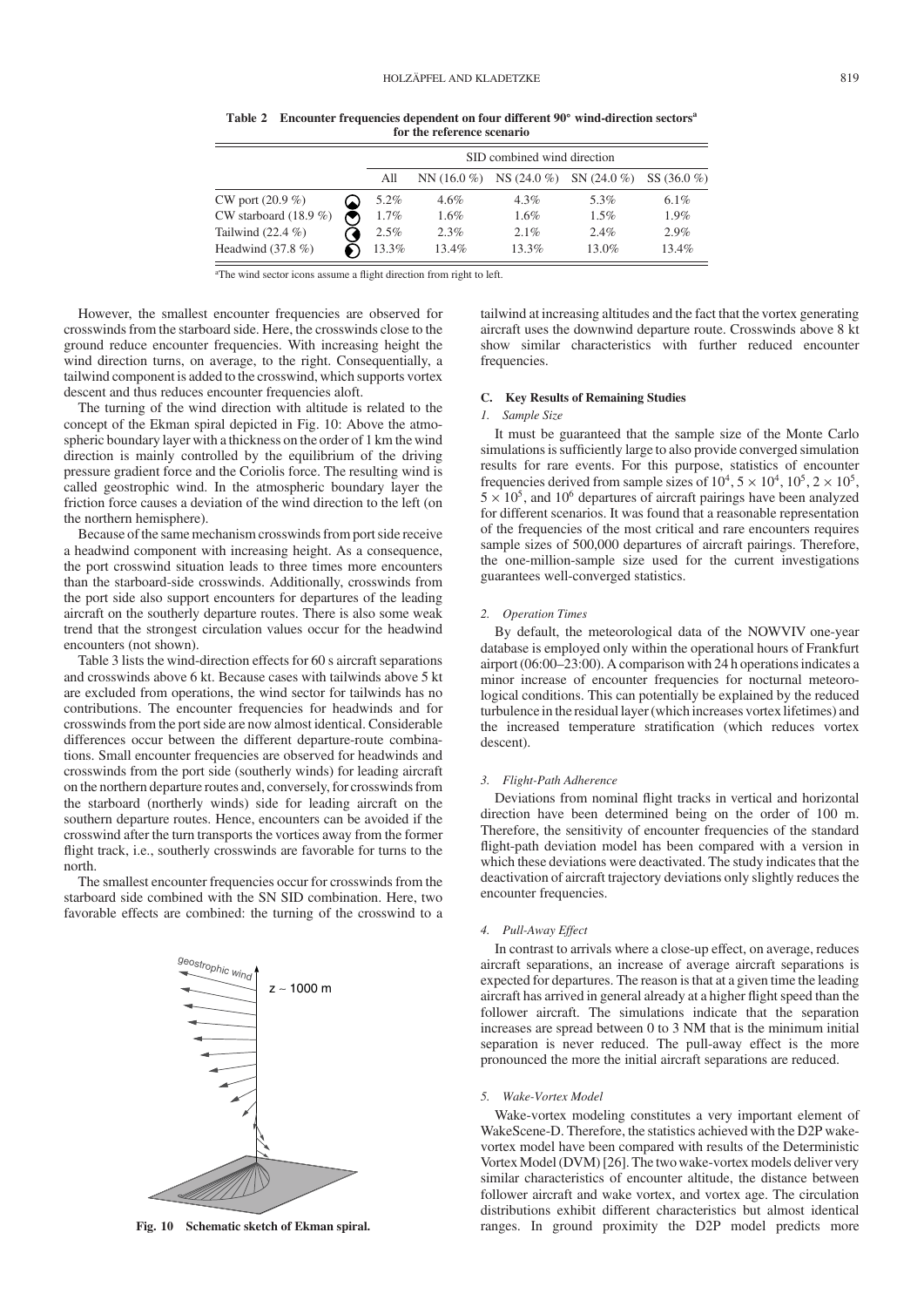Table 3 Encounter frequencies and corresponding circulation strengths dependent on four different 90° wind-direction sectors for 60 s aircraft separations and crosswinds above 6 kt

|                         | SID combined wind direction |         |         |                                                         |         |  |  |  |  |
|-------------------------|-----------------------------|---------|---------|---------------------------------------------------------|---------|--|--|--|--|
|                         | All                         |         |         | NN $(16.0\%)$ NS $(24.0\%)$ SN $(24.0\%)$ SS $(36.0\%)$ |         |  |  |  |  |
| CW port $(38.0\% )$     | 5.5%                        | 1.8%    | 1.4%    | $7.7\%$                                                 | 8.5%    |  |  |  |  |
| CW starboard $(44.7\%)$ | $1.5\%$                     | $0.9\%$ | $3.5\%$ | $0.2\%$                                                 | $1.3\%$ |  |  |  |  |
| Tailwind $(0 \%)$       |                             |         |         |                                                         |         |  |  |  |  |
| Headwind $(17.2\%)$     | 5.8%                        | 1.6%    | 2.7%    | 7.9%                                                    | 8.3%    |  |  |  |  |

pronounced vortex spreading. For the statistics of encounter strength and distance between aircraft and vortex similar characteristics are found. The corresponding deviations are naturally more pronounced for the rare encounters and reside typically within a range of 5 to 30%. Because the encounter frequencies of equal strength vary between the different scenarios by up to almost 2 orders of magnitude, the agreement between the encounter statistics of the two wake-vortex models is considered as good. In particular, the conclusions derived from the synopsis of the encounter frequencies in Table 1 would be identical with the DVM wake-vortex predictions.

#### 6. Aircraft-Type Combinations/Takeoff Weight

The encounter frequencies of the considered scenarios have been filtered to attribute the encounters to the 24 possible leader/follower combinations. As expected, encounters are avoided if the leading aircraft take off late and climb slowly, whereas the follower aircraft take off early with a steep climb rate. Thereby, the respective flight tracks are well separated. In contrast, if the leading aircraft take off early and climb steeply, whereas the follower aircraft take off relatively late, the resulting flight tracks may be close to each other, leading to high encounter probabilities. The same interrelations also apply to the takeoff-weight distributions (which correlate with takeoff positions and climb rates) within specific aircraft-type combinations.

## 7. Comparison with Arrival Situation

The comparison of the current reference scenario (see Fig. 2f) to WakeScene results for arrivals obeying the ICAO minimum separation of 5 NM between heavy and medium aircraft in [9] indicates that encounters ( $\Gamma > 100 \text{ m}^2/\text{s}$  and distances to the vortices below 30 m) are 5.6 times more frequent for arrivals (21.5%) than for departures (3.8%). For approaches the accumulation of encounters within a height range below 300 ft is about 95% even more pronounced. The reason for these differences can mainly be attributed to the much more pronounced spreading of aircraft trajectories for the departure situation that is caused by, e.g., large variations of rotation point and climb rate. Note that the considered departure and arrival scenarios cannot be directly compared, due to differences regarding sample size and traffic mix. Further, in the arrival simulations the aircraft are already installed on the glide slope, whereas for departures waypoints with diverging flight routes are considered.



Fig. 11 Encounter frequencies for aircraft separations of 60 s and a crosswind threshold of 6 kt (left, wind from port side) and for a crosswind threshold of  $-6$  kt (right, wind from starboard side).

## VII. Implementation of Lessons Learned

This section investigates an advanced crosswind scenario that is based on the lessons learned from the sensitivity analysis. First, we restrict the analysis on the northern departure routes used by default at Frankfurt airport where encounters are relatively rare (see Sec. VI.A). Second, we differentiate crosswinds blowing from the port side and the starboard side of the departing aircraft (see Sec. VI.B). Encounter frequencies for 60 s departure separations and a crosswind threshold of 6 kt are displayed in Fig. 11. For positive crosswinds (wind from port side, left plot) the worst-case encounter frequency of 0.0082% is higher than in the reference scenario (see Table 1). However, for crosswinds below  $-6$  kt (wind from starboard side, right plot) the encounter frequencies of all circulation and distance thresholds are smaller than in the reference scenario (worstcase encounter frequency is 0.0031%).

In conclusion, the consideration of the northern departure routes as used routinely at Frankfurt airport yields encounter frequencies below the reference scenario for all considered vortex distances and circulation strengths for crosswinds below  $-6$  kt (wind from starboard side) and for crosswind magnitudes above 8 kt (see Sec. VI.A). The assessment of the related encounter risks with VESA leads to the same conclusions [27].

#### VIII. Conclusions

WakeScene-D is a software package to determine wake-vortex encounter probabilities for departures. The severity of potential encounters identified by WakeScene-D can subsequently be evaluated with VESA [10,11]. In this paper, the components of WakeScene-D that model traffic mix, aircraft trajectories, meteorological conditions, wake-vortex evolution, and potential hazard area are first briefly introduced. Then various investigated scenarios are discussed that shall support the identification of suitable crosswind criteria that allow reducing aircraft separations for departures.

Measured vortex tracks of about 10,000 departures from runway 25R of Frankfurt airport are compared with WakeScene-D simulations. For lateral vortex transport, which for crosswind departures constitutes the most important quantity, good agreement between the characteristics of measurement and simulation is achieved. This good agreement indicates that WakeScene-D is an instrument that allows investigating realistic wake-vortex behavior in domains and height ranges that are far out of reach of measurements.

Monte Carlo simulations of the Frankfurt traffic mix with a sample size of 1,000,000 cases indicate that for current operations 66% of the potential encounters are restricted to heights below 300 ft above ground. Within this altitude range clearance of the flight corridor by descent and advection of the vortices is restricted: stalling or rebounding vortices may not clear the flight path vertically and weak crosswinds may be compensated by vortex-induced lateral transport [20]. Further, minor peaks at altitudes of 1300 and 1800 ft occur that can be attributed to flight-path diversions (change of climb rate and heading) in combination with adverse wind conditions (headwind and crosswind) that increase the encounter risk compared with approximately parallel flight of the leader and follower aircraft. For example, increased encounter frequencies are observed when the leading aircraft conducts a turn toward the main wind direction. The resulting headwind component may compensate wake-vortex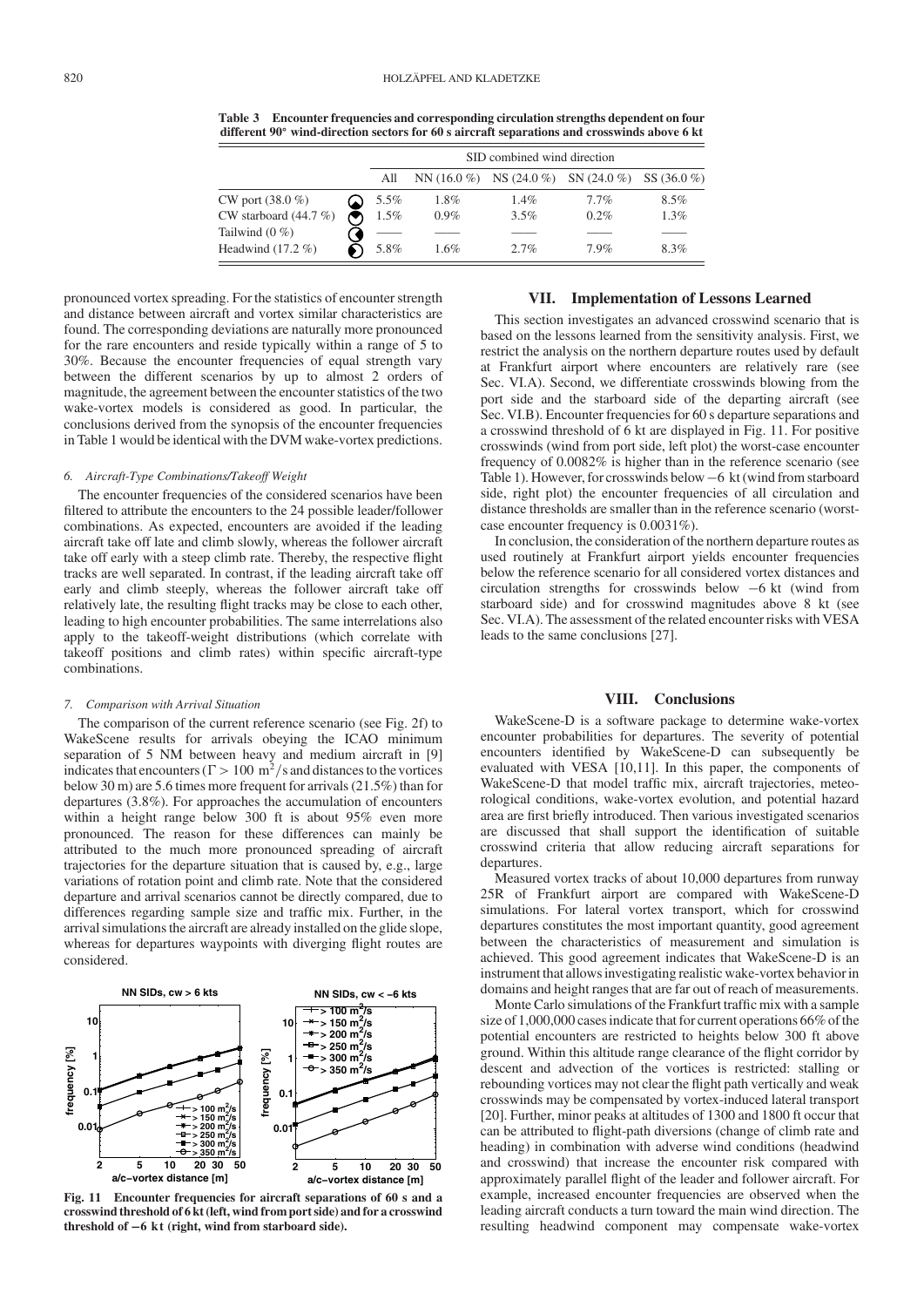descent and may advect the vortex trail into the flight path of the follower aircraft.

Statistics of encounter frequencies and encounter conditions have been established for 60 and 90 s departure separations and minimum crosswinds from 0 to 10 kt in 2 kt increments, respectively. The reduction of aircraft separations from 120 to 60 s approximately triples the number of encounters, whereas the fraction of strong encounters increases due to the reduced time for vortex decay.

If aircraft separations are reduced to 60 s and crosswinds at 10 m height above ground exceed a threshold of 8 kt, the overall frequency of potential encounters of 3.1% clearly is falling below the corresponding frequency of 7.0% of the reference scenario. The strong crosswind in ground proximity very efficiently reduces the encounters below 300 ft from 4.6% in the reference scenario to 0.0056%. Unfortunately, the 10 m crosswind criterion alone is not sufficient to reduce encounters that are related to flight-path diversions along the departure routes. Because of the by 50% reduced time for vortex transport and decay, encounters with circulations stronger than 350  $\mathrm{m}^2/\mathrm{s}$  are still two to four times more frequent than in the reference scenario.

An investigation of wind-direction effects on the encounter frequencies reveals an intriguing phenomenon: Headwind situations lead to the highest encounter probabilities, because headwind transport of the wake vortices may compensate wake-vortex descent or even lead to rising wake vortices with respect to the generator aircraft trajectory. This effect increases encounter frequencies, because the medium-weight-class followers usually take off earlier and climb steeper than the leading aircraft and therefore usually fly above the wake vortices. In contrast, the encounter frequencies for tailwind situations are much lower, because tailwinds support wakevortex descent.

However, the beneficial effects of crosswinds are not symmetric. The smallest encounter frequencies are observed for crosswinds from the starboard side. Here, the crosswinds close to the ground reduce encounter frequencies. With increasing height the wind direction turns, on average, to the right. Consequentially, a tailwind component is added to the crosswind, which supports relative vortex descent and thus reduces encounter frequencies aloft. This turning of the wind direction with height is related to the concept of the Ekman spiral, which describes the resulting wind direction in the atmospheric boundary layer by equilibrium of the driving pressure gradient force, the Coriolis force, and the friction force. Because of the same mechanism crosswinds from port side receive a headwind component with increasing height. As a consequence, the port crosswind situation leads to significantly more encounters than the starboard-side crosswinds.

From a WakeScene-D perspective it can be concluded that for 60 s departure separations along the northern departure routes as used routinely at Frankfurt airport, acceptable encounter frequencies are found for crosswinds below  $-6$  kt (wind from starboard side) and for crosswind magnitudes above 8 kt. The respective assessment of the related encounter risks with VESA also leads to the same conclusions for straight departure routes [27]. Crosswind departure procedures could be refined by using only departure-route combinations where the leading aircraft is flying on the downwind route.

Crosswind transport certainly is the most effective mechanism to clear a flight corridor from wake vortices. However, the applicability of purely crosswind based wake-vortex advisory systems covering vertically extended domains is impeded by the veering wind with altitude. As a consequence, either the flight tracks of subsequent aircraft must be already separated at quite low altitudes such that the crosswind does not change significantly within the considered height ranges or the advisory system must also consider vortex descent and/ or vortex decay either explicitly or implicitly as in the presented concept.

#### Acknowledgments

The financial support from the European Union project Crosswind-Reduced Separations for Departure Operation (CRE-DOS; AST5-CT-2006-030837) and from the DLR, German

Aerospace Center project Wirbelschleppe is greatly acknowledged. Thanks are addressed to many CREDOS colleagues for numerous discussions and valuable comments.

## References

- [1] "Wake Vortex Research Needs for Improved Wake Vortex Separation Ruling and Reduced Wake Signatures," National Aerospace Lab., NLR-CR-2006-171, Amsterdam, Mar. 2006.
- [2] "Procedures for Air Navigation Services—Air Traffic Management," International Civil Aviation Organization, Doc. 4444, ATM/501, Montreal, 2001.
- [3] Gerz, T., Holzäpfel, F., Bryant, W., Köpp, F., Frech, M., Tafferner, A., and Winckelmans, G., "Research Towards a Wake-Vortex Advisory System for Optimal Aircraft Spacing," Comptes Rendus Physique, Vol. 6, Nos. 4–5, 2005, pp. 501–523. doi:10.1016/j.crhy.2005.06.002
- [4] Hallock, J. N., Greene, G. C., and Burnham, D. C., "Wake Vortex Research—A Retrospective Look," Air Traffic Control Quarterly, Vol. 6, No. 3, 1998, pp. 161–178.
- [5] de Bruin, A. C., Speijker, L. J. P., Moet, H., Krag, B., Luckner, R., and Mason, S., "S-Wake–Assessment of Wake Vortex Safety," National Aerospace Lab., NLR-TP-2003-243, Amsterdam, 2003.
- [6] Frech, M., and Zinner, T., "Concept of Wake Vortex Behavior Classes," Journal of Aircraft, Vol. 41, No. 3, 2004, pp. 564–570. doi:10.2514/1.55
- [7] Frech, M., and Holzäpfel, F., "Skill of an Aircraft Wake-Vortex Model Using Weather Prediction and Observation," Journal of Aircraft, Vol. 45, No. 2, 2008, pp. 461–470. doi:10.2514/1.28983
- [8] Holzäpfel, F., Kladetzke, J., Amelsberg, S., Lenz, H., Schwarz, C., and De Visscher, I., "Aircraft Wake Vortex Scenarios Simulation Package for Takeoff and Departure," Journal of Aircraft, Vol. 46, No. 2, 2009, pp. 713–717.
	- doi:10.2514/1.39346; also AIAA Paper 2008-8921.
- [9] Holzäpfel, F., Frech, M., Gerz, T., Tafferner, A., Hahn, K.-U., Schwarz, C., Joos, H.-D., Korn, B., Lenz, H., Luckner, R., and Höhne, G., "Aircraft Wake Vortex Scenarios Simulation Package—WakeScene," Aerospace Science and Technology, Vol. 13, No. 1, 2009, pp. 1–11. doi:10.1016/j.ast.2007.09.008
- [10] Höhne, G., Luckner, R., and Fuhrmann, M., "Critical Wake Vortex Encounter Scenarios," Aerospace Science and Technology, Vol. 8, No. 8, 2004, pp. 689–701. doi:10.1016/j.ast.2004.07.005
- [11] Luckner, R., Höhne, G., and Fuhrmann, M., "Hazard Criteria for Wake Vortex Encounters During Approach," Aerospace Science and Technology, Vol. 8, No. 8, 2004, pp. 673–687. doi:10.1016/j.ast.2004.06.008
- [12] Joos, H.-D., Bals, J., Looye, G., Schnepper, K., and Varga, A., "A Multi-Objective Optimisation Based Software Environment for Control Systems Design," Proceedings of the 2002 IEEE International Symposium on Computer Aided Control Systems Design, IEEE Press, Piscataway, NJ, 2002, pp. 7–14. doi:10.1109/CACSD.2002.1036921.
- [13] Speijker, L. J. P., Kos, J., Blom, H. A. P., and van Baren, G. B., "Probabilistic Wake Vortex Safety Assessment to Evaluate Separation Distances for ATM Operations, 22nd International Congress of Aeronautical Sciences, 2000, Paper 652; also National Aerospace Lab., NLR-TP-2000-326, Amsterdam, Sept. 2000.
- [14] Speijker, L. J. P., Vidal, A., Barbaresco, F., Frech, M., Barny, H., and Winckelmans, G., "ATC-Wake: Integrated Wake Vortex Safety & Capacity System," Journal of Air Traffic Control, Vol. 49, No. 1, 2007, pp. 17–32.
- [15] Holzäpfel, F., and Kladetzke, J., "Assessment of Wake Vortex Encounter Probabilities for Crosswind Departure Scenarios," CEAS 2009 European Air and Space Conference, Manchester, England, U.K., 26–29 Oct. 2009.
- [16] Holzäpfel, F., Kladetzke, J., "Wake Vortex Encounters During Takeoff & Departure: Sensitivity Analysis and Worst Case Search," DLR, German Aerospace Center, Inst. of Atmospheric Physics, Rept. D3-9, Oberpfaffenhofen, Germany, 5 Nov. 2009.
- [17] Anon., "Frankfurt Airport Luftverkehrsstatistik 2006," Fraport AG, Frankfurt am Main, Germany, 2007.
- [18] Amelsberg, S., and Luckner, R., "Parametric Aircraft Trajectory Model for Takeoff and Departure," 1st CEAS European Air and Space Conference, CEAS Paper 2007-273, Sept. 2007.
- [19] Holzäpfel, F., "Probabilistic Two-Phase Wake Vortex Decay and Transport Model," Journal of Aircraft, Vol. 40, No. 2, 2003,